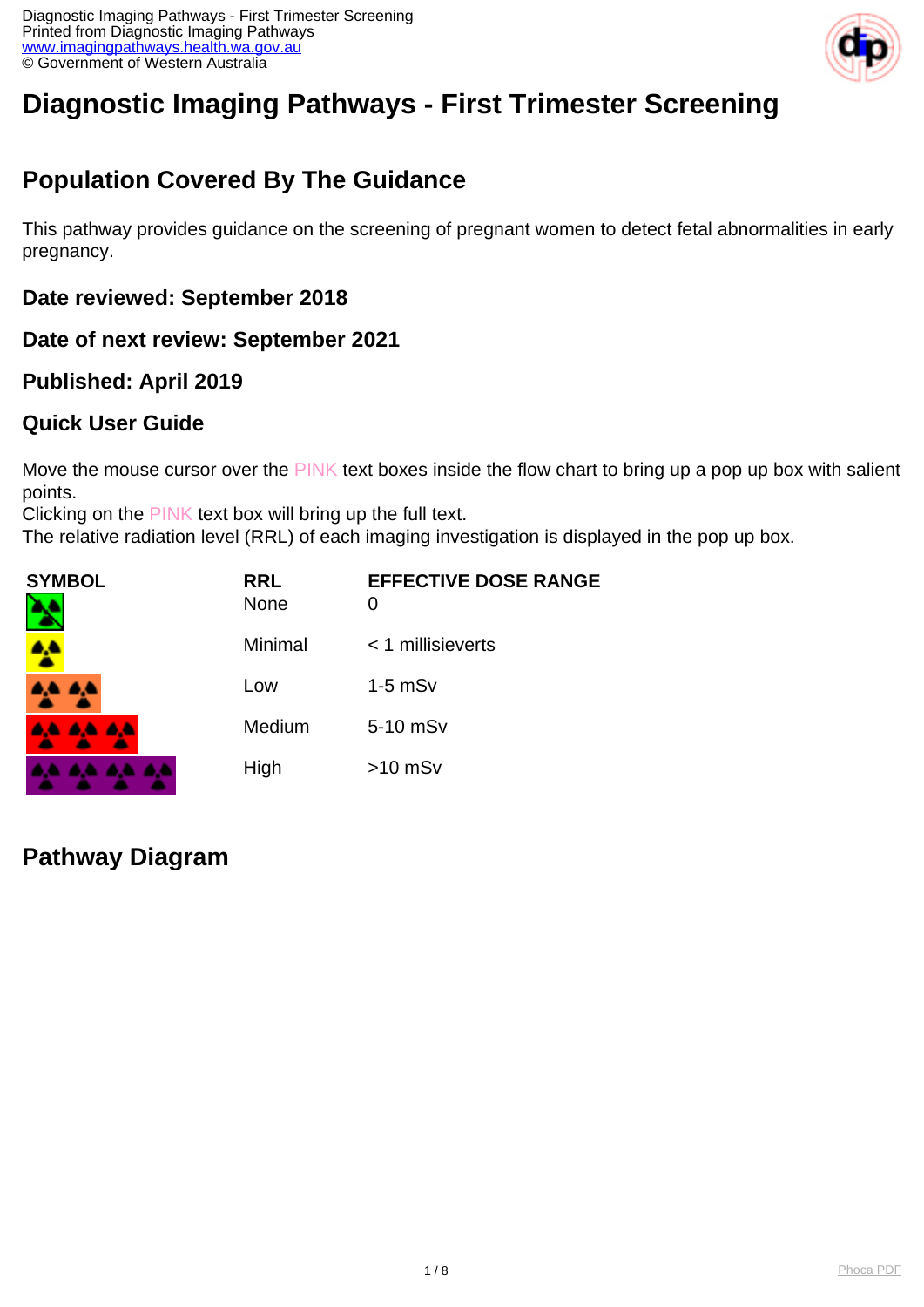#### Diagnostic Imaging Pathways - First Trimester Screening Printed from Diagnostic Imaging Pathways [www.imagingpathways.health.wa.gov.au](http://www.imagingpathways.health.wa.gov.au/) © Government of Western Australia





### **Image Gallery**

Note: \*\*\* Images coming soon \*\*\*

### **Teaching Points**

There are two screening tests available for the antenatal detection of Down Syndrome and other fetal aneuploidies: the combined first trimester screen and non-invasive prenatal testing (NIPT) with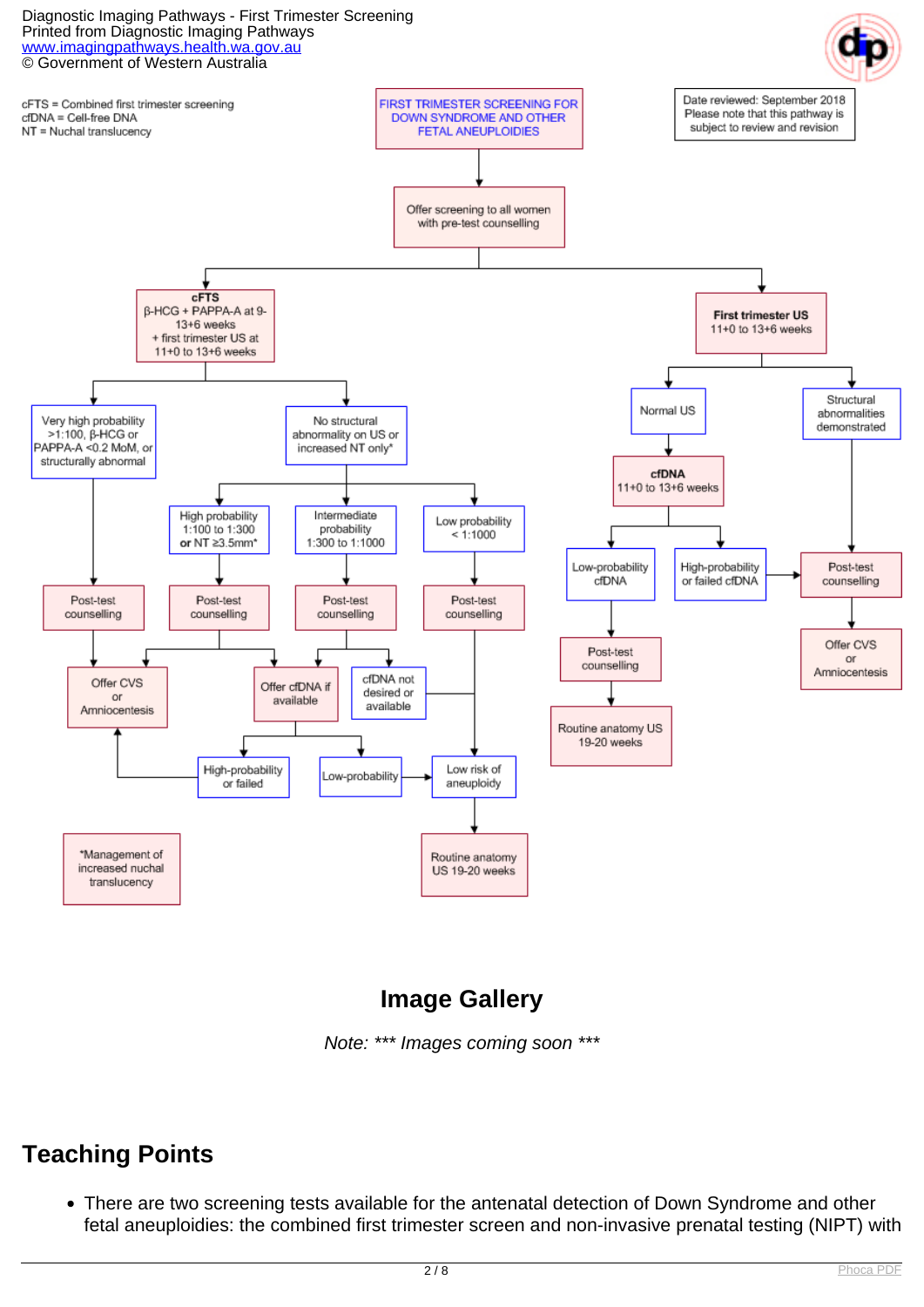

#### cell-free DNA (cfDNA)

- Combined first trimester screening identifies 86-93% of Down Syndrome cases at a false positive rate of 3-5% in studies using a risk cut-off of 1:300. The components of the test include:
	- Age and past obstetric history
	- o Serum ?-hCG and PAPP-A
	- Fetal ultrasound scan with measurement of nuchal translucency thickness
- If the calculated risk is higher than 1:300 then further testing is recommended, either with secondary screening with cfDNA if available, or with invasive diagnostic testing (chorionic villus sampling or amniocentesis)
- NIPT is a maternal blood test that detects chromosomal abnormalities using cell-free fetal DNA in the maternal circulation. cfDNA has demonstrated high accuracy in the detection of common fetal autosomal trisomies (T21, T18 and T13) and has been clinically validated in both high-risk and general obstetric populations with a sensitivity >99% and false positive rate ?0.1%
	- If undertaken as an initial screening test, measurement of NT is not necessary with cfDNA but an ultrasound examination should be undertaken prior to confirm viability, gestational number and to assess for significant structural abnormalities
- cfDNA is not a diagnostic test, so a high-probability result requires confirmation with chorionic villus sampling or amniocentesis
- Increased NT thickness and low PAPP-A are risk factors for fetal structural anomalies, so further investigation may be warranted even in normal karyotype fetuses

### **Pre- and Post-test Counselling**

- Counselling of patients for first trimester screening is usually performed by trained general practitioners, radiologists, obstetricians or clinical geneticists
- The objective of counselling is to inform patients about the benefits, risks and implications of screening to allow them to consent to the tests, understand the results and be suitably knowledgeable to make further decisions based on the results. All testing should be undertaken voluntarily [1](index.php?option=com_content&view=article&id=171&tab=references#1)
- The primary aim of screening is to identify women at increased risk of having babies with trisomy 21 (Down syndrome), trisomy 13 (Patau syndrome) and trisomy 18 (Edwards syndrome) and who may therefore benefit from further testing. Down syndrome is the most common and clinically significant aneuploidy. However, the process of scanning the fetus may, in some circumstances, reveal other morphological abnormalities such as a cystic hygroma (suggestive of Turner Syndrome), anencephaly, anterior abdominal wall and limb defects and other abnormalities which may or may not be related to other chromosomal abnormalities
- There are two available initial screening tests:
	- [Combined first trimester screen](index.php/index.php/imaging-pathways/obstetric-gynaecological/first-trimester-screening?tab=combfts)
	- [Cell-free DNA \(cfDNA\)](index.php/index.php/imaging-pathways/obstetric-gynaecological/first-trimester-screening?tab=cfdna)
- Screening may involve combined first trimester screening only, cfDNA only or combined screening with cfDNA as a secondary screening test contingent on the result. [1-3](index.php?option=com_content&view=article&id=171&tab=references#1) There are advantages and disadvantages to each screening strategy

### **Combined First Trimester Screening**

- The combined first trimester screen calculates an adjusted risk for trisomies 21, 18 and 13 based on:
	- Age and past obstetric history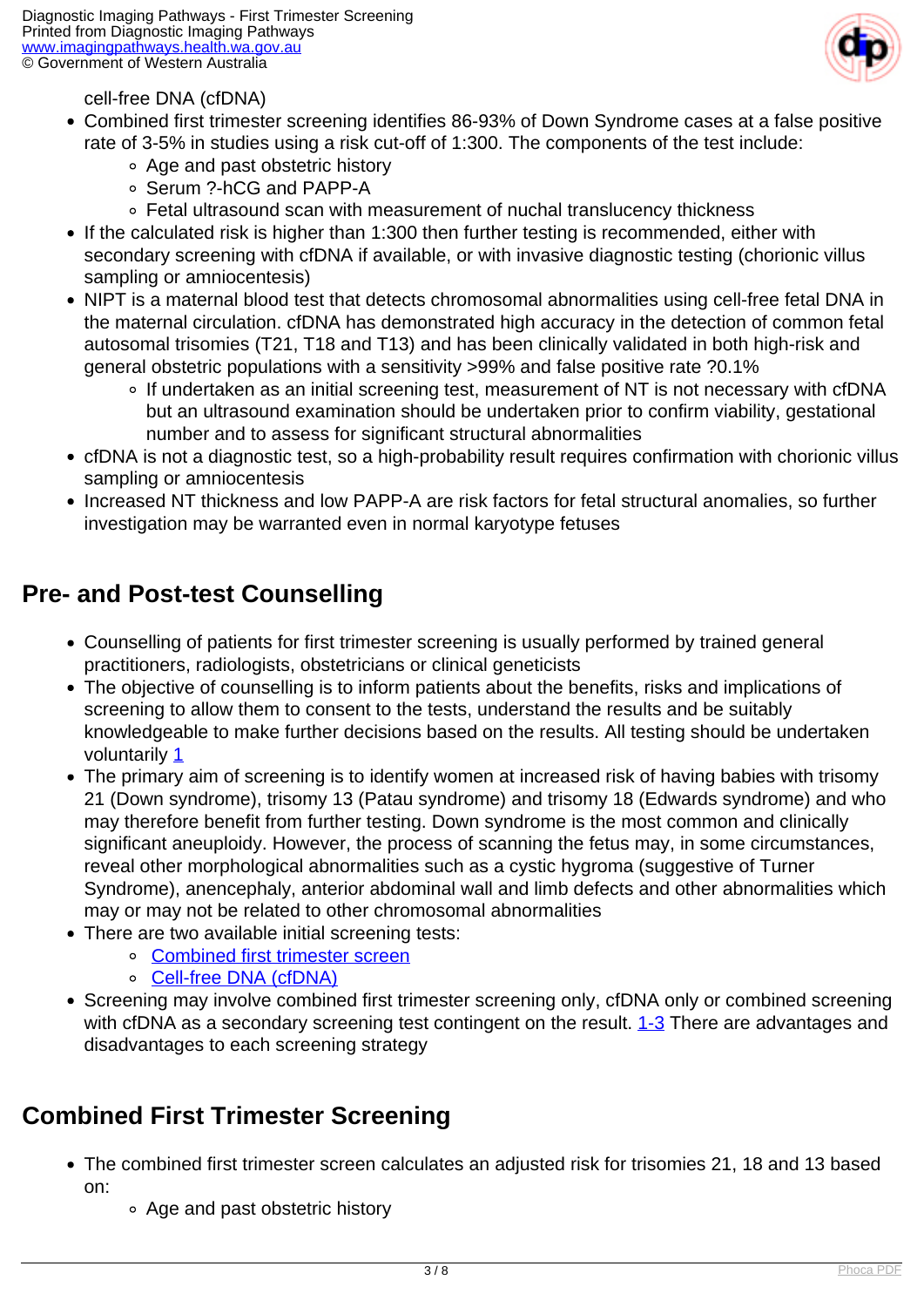

- Maternal serum ?-hCG and PAPP-A
- Fetal ultrasound scan with measurement of nuchal translucency thickness
- The blood test is optimal when taken from 9-13+6 weeks, and the ultrasound should be undertaken at 11 – 13+6 weeks gestation with chorionic villous sampling (CVS) available  $4-6$ 
	- $\circ$  Test timing is optimal for PAPP-A at 9-10 weeks and ?-hCG and ultrasound at 12 weeks  $\overline{7}$
- The combination of fetal NT, maternal serum PAPP-A, ?-hCG and maternal risk factors identifies 86-93% of Down Syndrome cases at a false positive rate of 3-5% in studies using a risk cut-off of 1:300 [7-14](index.php?option=com_content&view=article&id=171&tab=references#7)
- Women with a risk between 1:100 and 1:300 are further counselled on additional testing with [chorionic villus sampling \(CVS\), amniocentesis](index.php/index.php/imaging-pathways/obstetric-gynaecological/first-trimester-screening?tab=cvsamnio) or [cell-free DNA \(cfDNA\)](index.php/index.php/imaging-pathways/obstetric-gynaecological/first-trimester-screening?tab=cfdna) if available. There are advantages and disadvantages to each diagnostic strategy
- Current expert opinion suggests that cfDNA should not replace invasive diagnostic testing in women with very high risk (>1:10) after combined screening, [2](index.php?option=com_content&view=article&id=171&tab=references#2) although there are no trials specifically assessing the ideal cut-off. Australian guidelines recommend invasive testing in women with cFTS risk >1:100, as there is an 18% chance of any major chromosomal abnormality, including a 3% risk of an abnormality not detectable on cfDNA testing [1,](index.php?option=com_content&view=article&id=171&tab=references#1)[15](index.php?option=com_content&view=article&id=171&tab=references#15)
- Diagnostic testing is also recommended if any significant structural abnormality is detected [1,3](index.php?option=com_content&view=article&id=171&tab=references#1)
- Women with intermediate risk between 1:300 and 1:1000 may be offered cfDNA as a secondary screening test, or no further testing
	- cfDNA is a more sensitive test than combined screening so may provide further reassurance
- Any woman who is not sufficiently reassured by her aneuploidy probability from prior cFTS can be offered either follow-up screening with cfDNA or invasive tesing, considering the advantages and disadvantages of each [3](index.php?option=com_content&view=article&id=171&tab=references#3)
- Current guidelines recommend further testing in increased NT thickness ?3.5mm, regardless of cFTS result [3](index.php?option=com_content&view=article&id=171&tab=references#3)
	- cfDNA may be reassuring in a slightly increased NT, however diagnostic testing is more appropriate if NT is grossly abnormal. Read more about the [management of increased](index.php/index.php/imaging-pathways/obstetric-gynaecological/first-trimester-screening?tab=nuchal) [nuchal translucency thickness](index.php/index.php/imaging-pathways/obstetric-gynaecological/first-trimester-screening?tab=nuchal)
- Diagnostic testing is also recommended if PAPP-A or ?-hCG are less than 0.2 multiples of the median (MoM) as there is a 5% chance of an atypical chromosomal abnormality not detectable on cfDNA [3](index.php?option=com_content&view=article&id=171&tab=references#3)[,15](index.php?option=com_content&view=article&id=171&tab=references#15)

### **Cell-free DNA**

- Recently, screening with cfDNA in the maternal circulation has demonstrated high accuracy in the detection of common fetal autosomal trisomies (T21, T18 and T13) and has been clinically validated in both high-risk and general obstetric populations with a sensitivity >99% and false positive rate ?0.1% [16-22](index.php?option=com_content&view=article&id=171&tab=references#16)
- Diagnostic testing with [chorionic villus sampling \(CVS\)](index.php/index.php/imaging-pathways/obstetric-gynaecological/first-trimester-screening?tab=cvsamnio), [amniocentesis](index.php/index.php/imaging-pathways/obstetric-gynaecological/first-trimester-screening?tab=cvsamnio) is required to confirm a highprobability cfDNA result before deciding how to manage the pregnancy, as there is a significant false positive rate
	- ∘ The chance of an affected fetus after a high-probability cfDNA ranges from 46% to 90%, [20](index.php?option=com_content&view=article&id=171&tab=references#20) compared to cFTS where the approximately only 20% of women with a high-risk cFTS will have fetal aneuploidy confirmed [15](index.php?option=com_content&view=article&id=171&tab=references#15)
- cfDNA may be offered to women as an initial screening test or as a secondary screening test contingent on the combined first trimester screen result
	- Australian guidelines recommend that cfDNA should not replace invasive diagnostic testing in women with very high risk cFTS (>1:100, as there is an 18% chance of any major chromosomal abnormality, including a 3% risk of an abnormality not detectable on cfDNA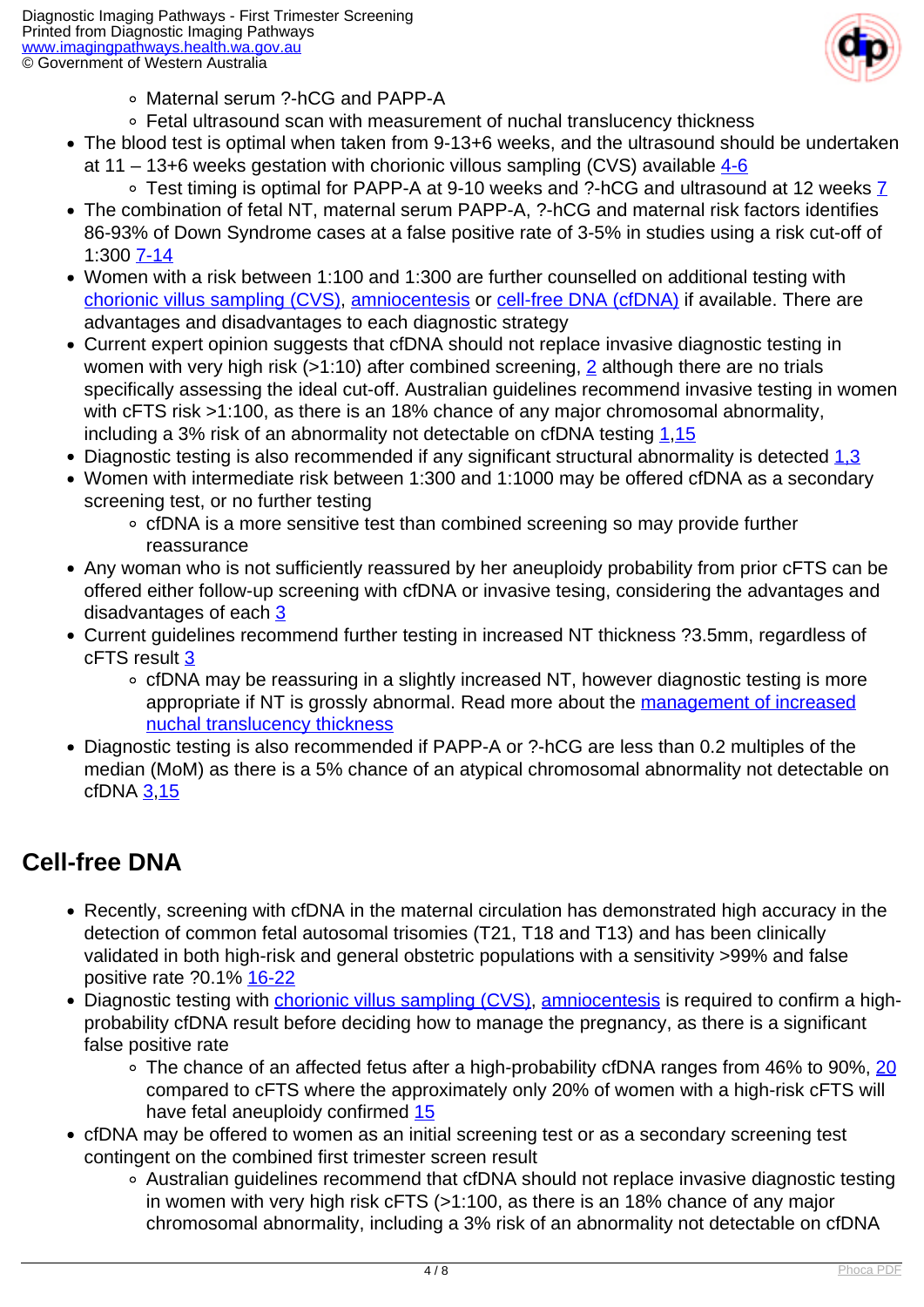

testing) [1,](index.php?option=com_content&view=article&id=171&tab=references#1)[15](index.php?option=com_content&view=article&id=171&tab=references#15)

- cfDNA may be offered to women with a high risk combined screening result 1:100 to 1:300 or with an intermediate risk 1:300 to 1:1000
- The optimum thresholds for high and intermediate risk groups may vary according to local factors [2](index.php?option=com_content&view=article&id=171&tab=references#2),[23](index.php?option=com_content&view=article&id=171&tab=references#23)
- cfDNA does not replace first trimester ultrasound. [2](index.php?option=com_content&view=article&id=171&tab=references#2) Women electing to undergo cfDNA as a firstline screening test should undergo a first trimester ultrasound scan to confirm gestational age, number and that there are no major structural abnormalities that would warrant diagnostic testing
	- Subsequently detected significant structural abnormalities warrant invasive diagnostic testing even if cfDNA has been low-probability [2,3](index.php?option=com_content&view=article&id=171&tab=references#2)
- Women with a high-probability cfDNA result should be counselled for *invasive diagnostic testing*
- There is a higher rate of aneuploidy in women with failed tests, so proceeding to invasive diagnostic testing is recommended [3,](index.php?option=com_content&view=article&id=171&tab=references#3) [24,25](index.php?option=com_content&view=article&id=171&tab=references#24)
- The main advantage of cfDNA is that invasive testing and its associated risks may be avoided. Current literature suggests that cfDNA decreases the number of invasive procedures without reducing the detection rate of aneuploidies when used as a second-line test, [26-28](index.php?option=com_content&view=article&id=171&tab=references#26) however a recent study did not find any reduction in the rate of miscarriage [29](index.php?option=com_content&view=article&id=171&tab=references#29)
- There is less information on the use cfDNA in twin pregnancies, however evidence that suggests that screening for T21 with cfDNA is feasible. [21](index.php?option=com_content&view=article&id=171&tab=references#21),[30-33](index.php?option=com_content&view=article&id=171&tab=references#30) Unlike cFTS, cfDNA does not determine individual probabilities for each fetus [3](index.php?option=com_content&view=article&id=171&tab=references#3)
- The main limitations of cfDNA are the high cost to the patient and the time delay to results (and further diagnostic testing if needed), which could affect decision-making about continuing the pregnancy. The cost and time to result are both continuing to decrease as cfDNA becomes more widely available

### **Ultrasound**

- Regardless of whether women elect for combined first trimester screening or cfDNA, the purpose of the first trimester ultrasound is to:
	- Determine fetal viability
	- Detect multiple pregnancies
	- Date the pregnancy
	- o Identify major anatomical defects

#### **Screening for aneuploidy**

- If combined [first trimester screening](index.php/index.php/imaging-pathways/obstetric-gynaecological/first-trimester-screening?tab=combfts) is undertaken, measurement of nuchal translucency (NT) is required for risk calculation
	- Nuchal translucency is the normal clear area in the fetal neck that lies between the skin and the soft tissues overlying the cervical spine, on a sagittal section through the fetus
	- The first trimester screening ultrasound should be performed between 11 weeks and 13 weeks 6 days gestation when crown-rump length (45-84mm) is optimal and timely diagnostic testing with chorionic villous sampling (CVS) is available.  $4-6$  It can only be performed with the appropriate software endorsed by the Fetal Medicine Foundation by trained ultrasound operators to achieve uniform results
- Increasing NT thickness is associated with an increasing rate of chromosomal defects and structural abnormalities. [6,](index.php?option=com_content&view=article&id=171&tab=references#6)[34,35](index.php?option=com_content&view=article&id=171&tab=references#34) A value ? 95th percentile (~2.1-2.7mm depending on gestational age) is generally considered abnormal, but adverse outcomes increase exponentially after ?3.5mm, equating to the 99th percentile
- Currently the significance of increased NT in women who have had low-probability cfDNA is uncertain. [2](index.php?option=com_content&view=article&id=171&tab=references#2)[,36](index.php?option=com_content&view=article&id=171&tab=references#36) An ultrasound examination is recommended prior to cfDNA in the first trimester. [2](index.php?option=com_content&view=article&id=171&tab=references#2) This allows for detection of structural abnormalities that may warrant diagnostic testing [3](index.php?option=com_content&view=article&id=171&tab=references#3)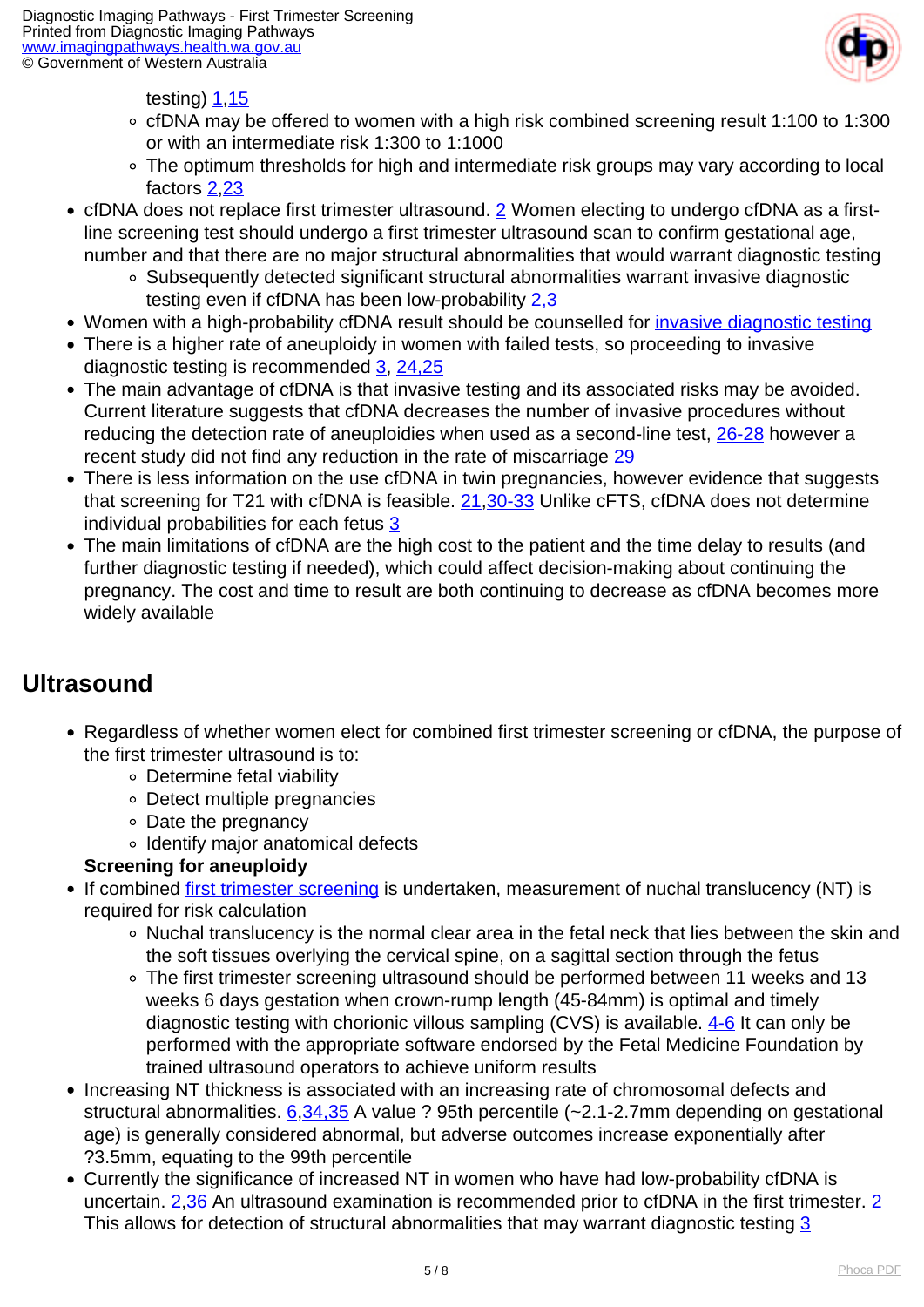

• Soft markers for T21 should not be assessed in women with low-probability cfDNA 2.3

#### **Detecting other abnormalities or adverse perinatal outcomes**

- Increased NT thickness is also associated with structural abnormalities and adverse outcomes in karyotypically normal fetuses, especially cardiac malformations. [37-41](index.php?option=com_content&view=article&id=171&tab=references#37) Patients with NT measures of ?3.5mm, equating to ?99th percentile or ?2.5 MoM for gestational age, [42](index.php?option=com_content&view=article&id=171&tab=references#42) should be referred for specialist, targeted early ultrasound at 16 weeks, fetal echocardiography, or both, even if the karyotype is normal or cfDNA is low-probability [43](index.php?option=com_content&view=article&id=171&tab=references#43)
- First trimester ductus venosus screening for congenital heart disease is only 83% and 80% sensitive and specific in patients with increased NT, and 15% and 96% specific in patients with normal NT [44](index.php?option=com_content&view=article&id=171&tab=references#44)
- A routine mid-trimester ultrasound has been shown to improve the prenatal detection of major fetal abnormalities. [45](index.php?option=com_content&view=article&id=171&tab=references#45) Ultrasound examination is recommended between 18-22 weeks as visualisation of fetal structural anomalies is optimised at this time [46,47](index.php?option=com_content&view=article&id=171&tab=references#46)
- Assessment of neural tube defects (eg, spina bifida) is usually performed during the 19 week fetal morphology ultrasound scan and this cannot be easily detected in the first trimester screen

### **Chorionic Villus Sampling and Amniocentesis**

- Chorionic villus sampling (CVS) and amniocentesis are invasive diagnostic tests for chromosomal abnormalities
- Both are performed under ultrasound guidance and may be performed by a trained radiologist or obstetrician
- Invasive tests are associated with risks, most notably the risk of pregnancy loss, however current risks are likely much lower than previously quoted

#### **Chorionic Villus Sampling (CVS)**

- Can be performed earlier than amniocentesis; CVS may be perfomed in the first trimester from 11 weeks [23](index.php?option=com_content&view=article&id=171&tab=references#23)
- Chorionic villi are collected for genetic evaluation without entering the amniotic sac, by a transabdominal or transvaginal approach [48](index.php?option=com_content&view=article&id=171&tab=references#48)
- Advantage: earlier prenatal diagnosis may give the option for an earlier (and therefore safer) termination if desired [48](index.php?option=com_content&view=article&id=171&tab=references#48)
- Disadvantage: 1-2% results may be false positives due to confined placental mosaicism [49](index.php?option=com_content&view=article&id=171&tab=references#49)
- Recent studies report the procedure-related risk of fetal loss as approximately 1 in 287 or lower [50-52](index.php?option=com_content&view=article&id=171&tab=references#50)

#### **Amniocentesis**

- May be perfomed in the second trimester from 15 weeks [23](index.php?option=com_content&view=article&id=171&tab=references#23)
- A sterile needle is introduced into the amniotic sac under ultrasound guidance and amniotic fluid is obtained and sent for testing [48](index.php?option=com_content&view=article&id=171&tab=references#48)
- Risk of pregnancy loss previously reported as lower than CVS, but recent studies have reported similar risk estimates [50-52](index.php?option=com_content&view=article&id=171&tab=references#50)

### **Nuchal Translucency**

• Nuchal translucency is the normal clear area in the fetal neck that lies between the skin and the soft tissues overlying the cervical spine, on a sagittal section through the fetus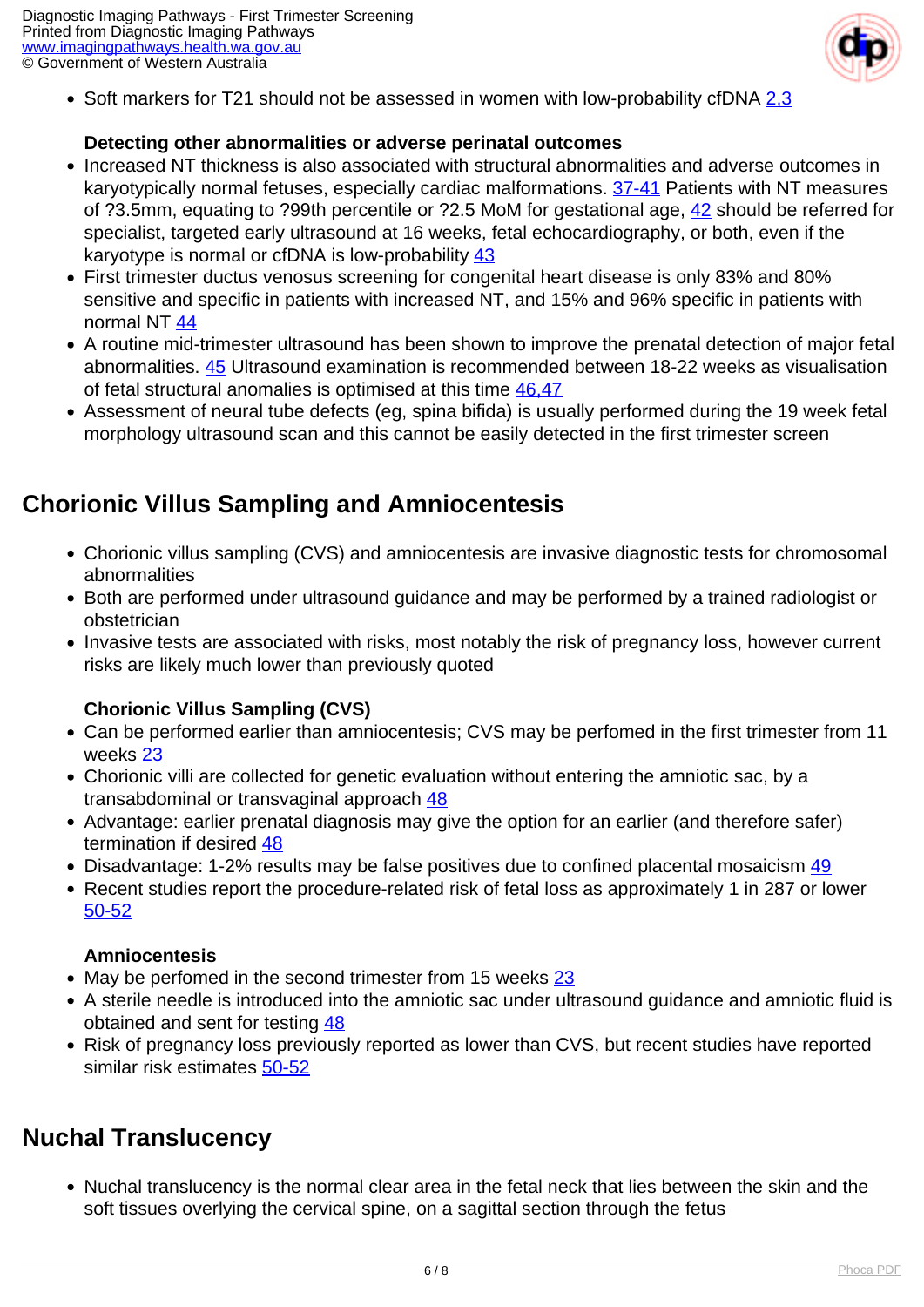

- Increasing NT thickness is associated with an increasing rate of chromosomal defects and structural abnormalities.  $6,34,35$  $6,34,35$  A value ? 95th percentile (~2.1-2.7mm depending on gestational age) is generally considered abnormal, but adverse outcomes increase exponentially after ?3.5mm, equating to the 99th percentile
- Current guidelines recommend further testing for NT ?3.5mm regardless of cFTS result [3](index.php?option=com_content&view=article&id=171&tab=references#3)
	- cfDNA and invasive testing are both options to investigate increased NT, however invasive testing is generally more appropriate if NT is grossly abnormal. Pregnancies with increased NT should be referred and the decision for further testing usually requires specialist input
	- ∘ It is important to note that 86% of chromosomally normal pregnancies with NT

| Information from this<br>website                                                                            | <b>Information from the Royal</b><br><b>Australian and New Zealand</b><br><b>College of Radiologists'</b><br>website                                                                                                                                            |
|-------------------------------------------------------------------------------------------------------------|-----------------------------------------------------------------------------------------------------------------------------------------------------------------------------------------------------------------------------------------------------------------|
| <b>Consent to Procedure or Treatment</b><br><b>Radiation Risks of X-rays and Scans</b><br><b>Ultrasound</b> | <b>Radiation Risk of Medical Imaging</b><br><b>During Pregnancy</b><br><b>Radiation Risk of Medical Imaging</b><br>for Adults and Children<br><b>Ultrasound</b><br><b>18-20 Week Screening Pregnancy</b><br><b>Ultrasound</b><br><b>Transvaginal Ultrasound</b> |

### **Information for Consumers**

#### **Copyright**

© Copyright 2015, Department of Health Western Australia. All Rights Reserved. This web site and its content has been prepared by The Department of Health, Western Australia. The information contained on this web site is protected by copyright.

#### **Legal Notice**

Please remember that this leaflet is intended as general information only. It is not definitive and The Department of Health, Western Australia can not accept any legal liability arising from its use. The information is kept as up to date and accurate as possible, but please be warned that it is always subject to change